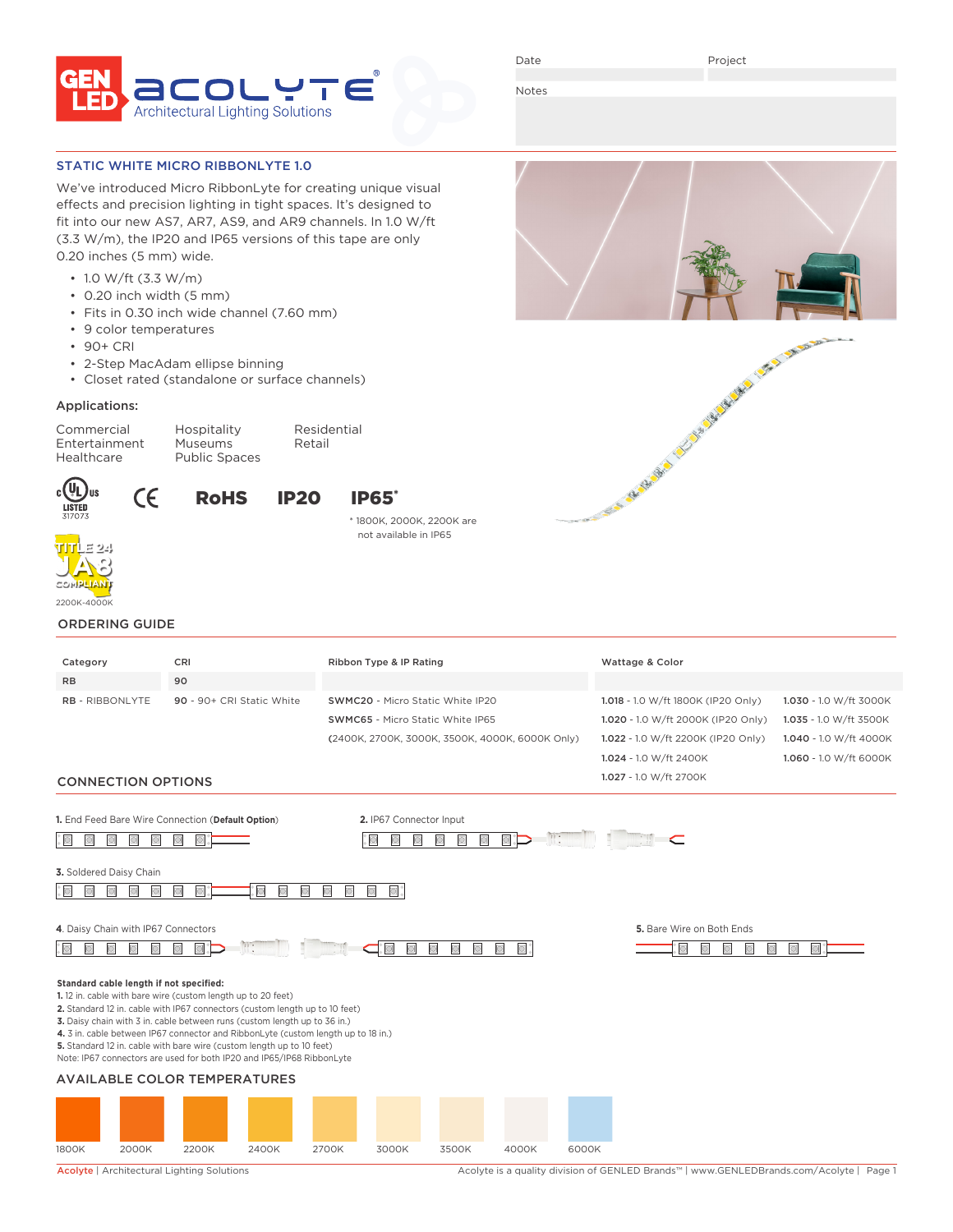

# SPECIFICATIONS / DIAGRAM / USAGE GUIDELINES

|                              |                 |                                  |                                    |                                                |                                                                                                                                                                                                                                                    | STATIC WHITE MICRO RIBBONLYTE 1.0             |                                     |                                   |                                                                               |                                               |
|------------------------------|-----------------|----------------------------------|------------------------------------|------------------------------------------------|----------------------------------------------------------------------------------------------------------------------------------------------------------------------------------------------------------------------------------------------------|-----------------------------------------------|-------------------------------------|-----------------------------------|-------------------------------------------------------------------------------|-----------------------------------------------|
| <b>Operating Voltage</b>     |                 |                                  |                                    |                                                |                                                                                                                                                                                                                                                    | 24 V                                          |                                     |                                   |                                                                               |                                               |
| <b>Power Consumption</b>     |                 |                                  |                                    |                                                |                                                                                                                                                                                                                                                    | 1.0 W/ft $(3.3 W/m)$                          |                                     |                                   |                                                                               |                                               |
| Current (mA) - 24V           |                 |                                  |                                    |                                                |                                                                                                                                                                                                                                                    | 41.7 mA/ft (137 mA/m)                         |                                     |                                   |                                                                               |                                               |
| <b>LED Pitch</b>             |                 |                                  |                                    |                                                |                                                                                                                                                                                                                                                    | 43 LEDs/ft (140 LEDs/m)                       |                                     |                                   |                                                                               |                                               |
| <b>Protection Rating</b>     |                 |                                  |                                    |                                                | IP20, IP65 (1800K, 2000K, and 2200K are only available in IP20)                                                                                                                                                                                    |                                               |                                     |                                   |                                                                               |                                               |
| Dimming/Control              |                 |                                  |                                    |                                                | MLV / 0-10 Volt / Lutron Hi-lume 1% dimming & Hi-lume Premier 0.1% L3D0 LED drivers / Lutron VIVE code compliance available / ELV / DALI                                                                                                           |                                               |                                     |                                   |                                                                               |                                               |
| <b>Operating Temperature</b> |                 |                                  |                                    |                                                |                                                                                                                                                                                                                                                    | -40° F to 158° F (-40° C to 70° C)            |                                     |                                   |                                                                               |                                               |
| MacAdam Ellipses (SDCM)      |                 |                                  |                                    |                                                |                                                                                                                                                                                                                                                    | 2-Step Binning                                |                                     |                                   |                                                                               |                                               |
| Colors                       |                 | 1800K                            | 2000K                              | 2200K                                          | 2400K                                                                                                                                                                                                                                              | 2700K                                         | 3000K                               | 3500K                             | 4000K                                                                         | 6000K                                         |
| Lumens                       |                 | 76 Im/ft<br>$(249 \text{ lm/m})$ | 89 lm/ft<br>$(292 \, \text{Im/m})$ | $92 \, \text{Im/ft}$<br>$(301.8 \text{ Im/m})$ | 99 Im/ft<br>$(325 \text{ Im/m})$                                                                                                                                                                                                                   | $104 \text{ Im/ft}$<br>$(341 \, \text{Im/m})$ | 107 lm/ft<br>$(351 \, \text{Im/m})$ | 109 lm/ft<br>$(357 \text{ lm/m})$ | $118 \text{ Im/ft}$<br>$(387 \text{ lm/m})$                                   | $115 \text{ Im/ft}$<br>$(377 \, \text{Im/m})$ |
| <b>Binning Tolerance</b>     |                 |                                  |                                    |                                                |                                                                                                                                                                                                                                                    | $+/- 100K$                                    |                                     |                                   |                                                                               |                                               |
| <b>LED Beam Angle</b>        |                 |                                  |                                    |                                                |                                                                                                                                                                                                                                                    | 120°                                          |                                     |                                   |                                                                               |                                               |
| Lamp Life                    |                 |                                  |                                    |                                                |                                                                                                                                                                                                                                                    | 50,000 Hrs                                    |                                     |                                   |                                                                               |                                               |
| <b>Cuttable Length</b>       |                 |                                  |                                    |                                                |                                                                                                                                                                                                                                                    | 1.97 in (50 mm)                               |                                     |                                   |                                                                               |                                               |
| CRI - All Color Temp.        |                 |                                  |                                    |                                                |                                                                                                                                                                                                                                                    | 90+ CRI                                       |                                     |                                   |                                                                               |                                               |
| Lumens / Watt                |                 | 76 lm/W                          | 89 lm/W                            | 92 lm/W                                        | 99 lm/W                                                                                                                                                                                                                                            | 104 lm/W                                      | 107 lm/W                            | 109 lm/W                          | 118 lm/W                                                                      | $115 \, \text{Im}/\text{W}$                   |
| <b>Constant Voltage</b>      |                 |                                  |                                    |                                                |                                                                                                                                                                                                                                                    | $\checkmark$                                  |                                     |                                   |                                                                               |                                               |
| Certifications               |                 |                                  |                                    |                                                | UL 2108 Issued: 2016/06/17 Ed: 1 Rev: 2021/10/16 Low Voltage Lighting Systems.<br>CSA C22.2 No. 250.0, General Requirements for Luminaires.<br>Suitable for use in closets, compliant with NFPA® 70, NEC® Section 410.16 (A)(3) and 410.16 (C)(5). | ROHS compliant UL 2108.                       |                                     |                                   |                                                                               |                                               |
| Warranty                     |                 |                                  |                                    |                                                |                                                                                                                                                                                                                                                    | IP20: 6 years, IP65: 3 years                  |                                     |                                   |                                                                               |                                               |
| <b>24V DIMENSIONS</b>        | <b>Top View</b> |                                  |                                    |                                                |                                                                                                                                                                                                                                                    |                                               |                                     | Side View                         | <b>Dimensions</b>                                                             |                                               |
| IP <sub>20</sub>             |                 | CUTTABLE EVERY: 1.97 in (50 mm)  |                                    |                                                |                                                                                                                                                                                                                                                    |                                               |                                     |                                   | Width 0.20 in (5 mm)<br>Max Length* 28 ft (8.5 m)<br>Height 0.06 in (1.45 mm) |                                               |
| IP65                         |                 | CUTTABLE EVERY: 1.97 in (50 mm)  |                                    |                                                |                                                                                                                                                                                                                                                    |                                               |                                     | n-n                               | Width 0.20 in (5 mm)<br>Max Length* 28 ft (8.5 m)<br>Height 0.1 in (2.5 mm)   |                                               |

USAGE GUIDELINES

- IP65 RibbonLyte are not field cuttable. All custom cuts and connections for these models must be performed at the factory to ensure waterproofing standards are met. Any modification of this on the field or by end user will result in a voided warranty.
- When installing this product take into account the surface temperature of the material this product is mounted to. Many building surfaces which are exposed to direct sunlight exceed the 70° C / 158° F maximum that our product is rated for. High risk locations like this should be avoided.
- Our IP65 can be used in wet, outdoor locations around swimming pools and spa tubs, but our products are not intended to be submerged in pools and fountains and do not carry UL676 certification to do so.
- Please refer to our RibbonLyte Proper Use Guide in our *Application Guide* for more information. Available for download at www.GENLEDBrands.com/Acolyte.
- Compatible with a wide variety of control products including the entire line of Lutron dimming systems.
- For use with Acolyte drivers, 0-10V dimming modules and interface controllers (DMXINF models).
- Use with non-Acolyte supplied drivers is not supported or warrantied.
- Due to the nature of the product, RibbonLyte cuttable lengths are generally longer or shorter than the customer requested length. Unless specified, RibbonLyte is factory cut at the shorter cuttable point.
- We reserve the right to make changes to product lineup, specifications, design and finishes at any time without notice.

Acolyte does not warrant or represent that the information is free from errors or omission. The information may change without notice and Acolyte is not in any way liable for the accuracy of any information printed and stored or in any way interpreted or used.